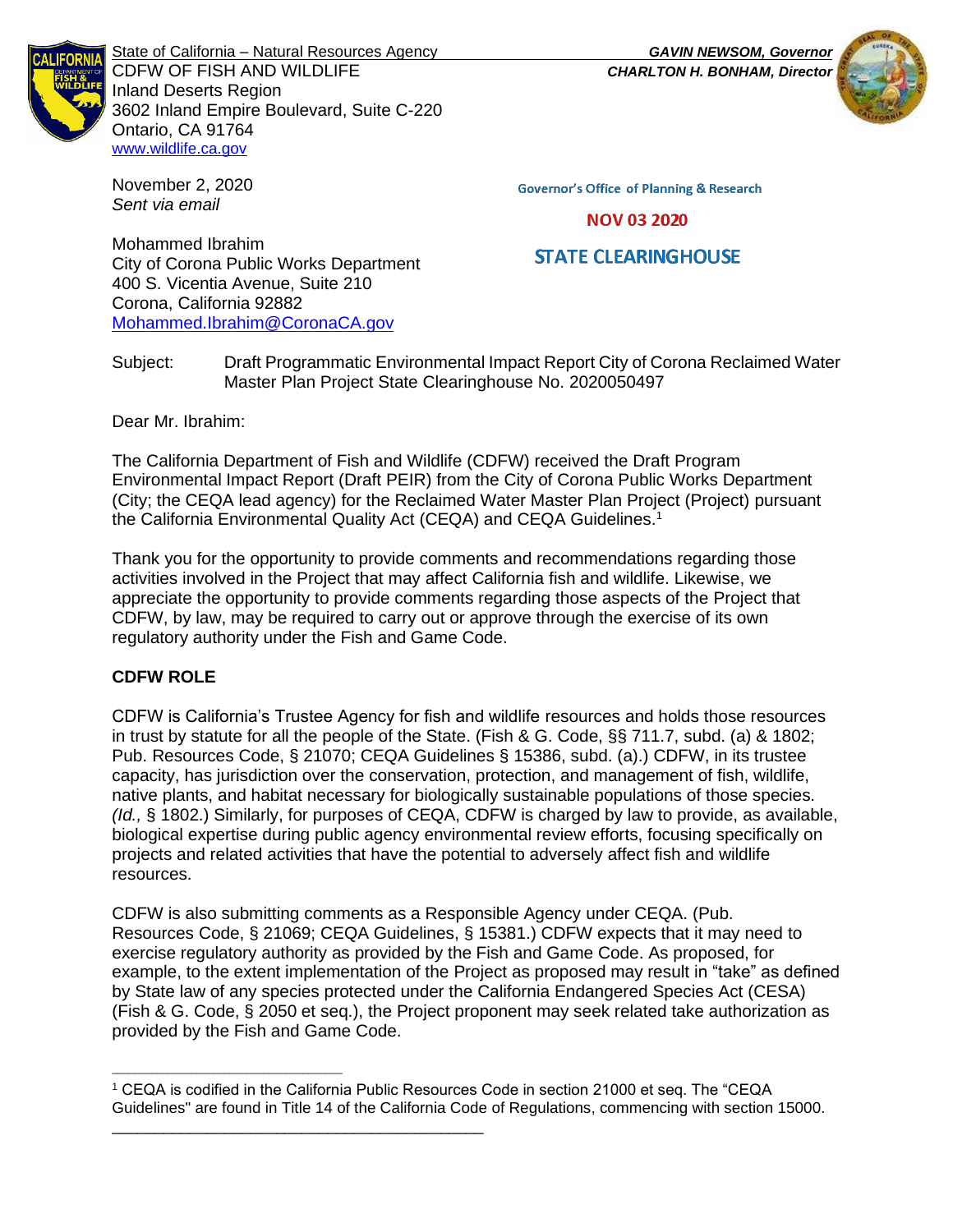Mohammed Ibrahim City of Corona Public Works Department November 2, 2020 Page 2 of 9

# **PROJECT DESCRIPTION**

The Project is located within the northwestern portion of the County of Riverside, near the convergence of the Counties of Los Angeles, Orange, and Riverside and is bordered by the City of Norco to the north, City of Riverside to the east, unincorporated County of Riverside to the west and south, Cleveland National Forest to the south and southwest, and Prado Flood Control Basin to the northeast. The City's water service area encompasses approximately 39 square miles and delineates the extent of the City's potable water, reclaimed water, and wastewater services. The water service area boundary differs slightly from the City's jurisdictional boundary because it also includes the unincorporated communities of El Cerrito and Coronita and parts of Temescal Canyon. The water service area is a jurisdictional boundary bordered by the neighboring water service areas for the Cities of Norco and Eastvale to the north, City of Riverside to the northeast, Home Gardens County Water District to the east, and Temescal Valley Water District to the south (see Figure 1).

The City is a member of the Western Riverside County Regional Wastewater Authority (WRCRWA), which operates a new wastewater reclamation facility in the City of Eastvale. The WRCRWA is a future source of reclaimed water for the City. To meet the supply and demand needs of the City, improvements to the reclaimed water transmission system between the WRCRWA and customers in the southern part of the water service area and improvements to the wastewater collection system between sewer customers in the southern part of the sewer shed and the Water Reclamation Facilities (WRFs) in the northern part will occur. In total, 33 separate projects will occur, including: (1) improvements surrounding the WRCRWA facilities, (2) improvements to supply reclaimed water based on increased demand, (3) enhancements to data collection, and (4) additional studies.

Six sources of supply that involve future allocation from the WRCRWA have been designed. The WRCRWA Booster Pump Station will supply and replace the existing booster pump station that completes the transmission system loop between the WRCRWA Plant and existing WRF1 Tank and will provide reclaimed water to the 833 Subzone. A 5,133-foot-long, 20-inch-wide transmission pipeline (WRCRWA Transmission Pipeline) will connect the WRCRWA Plant Booster Pump Station 833 Subzone to the River Flow Control Station (FCS)-833 Subzone (see Figure 2, Source of Supply Project). Three control valve stations will direct flow from the WRCRWA to the desired destinations in the existing system. This source of supply will control flows from the WRCRWA plant to deliver reclaimed water to either the Lincoln-Cota Ponds or the existing WRF1 Tank. The Rimpau California Pipeline will provide the additional capacity needed to move the WRCRWA supply from potable water to reclaimed water in the southern portion of the water service area between City Park and Chase Park. The Chase Booster Pump Station will complete the primary loop between the existing WRF1 and the 1380 Zone and will provide redundancy in conjunction with the existing Border Tank facility for serving large demands in areas south of the City. A booster pump station will be constructed adjacent to the future Chase Tank and 1,600 feet of new 12-inch pipe will be installed in Chase Park and California Avenue.

Approximately 27 miles of large distribution pipelines are proposed to supply irrigation demands at schools, parks, City landscaping, and the industrial, commercial, institutional, and multifamily residential sectors, including four large distribution pipelines (see Figure 3a, Large Distribution Pipelines); nine medium distribution pipelines (see Figure 3b, Medium Distribution Pipelines); and ten small distribution pipelines (see Figure 3c, Small Distribution Pipelines).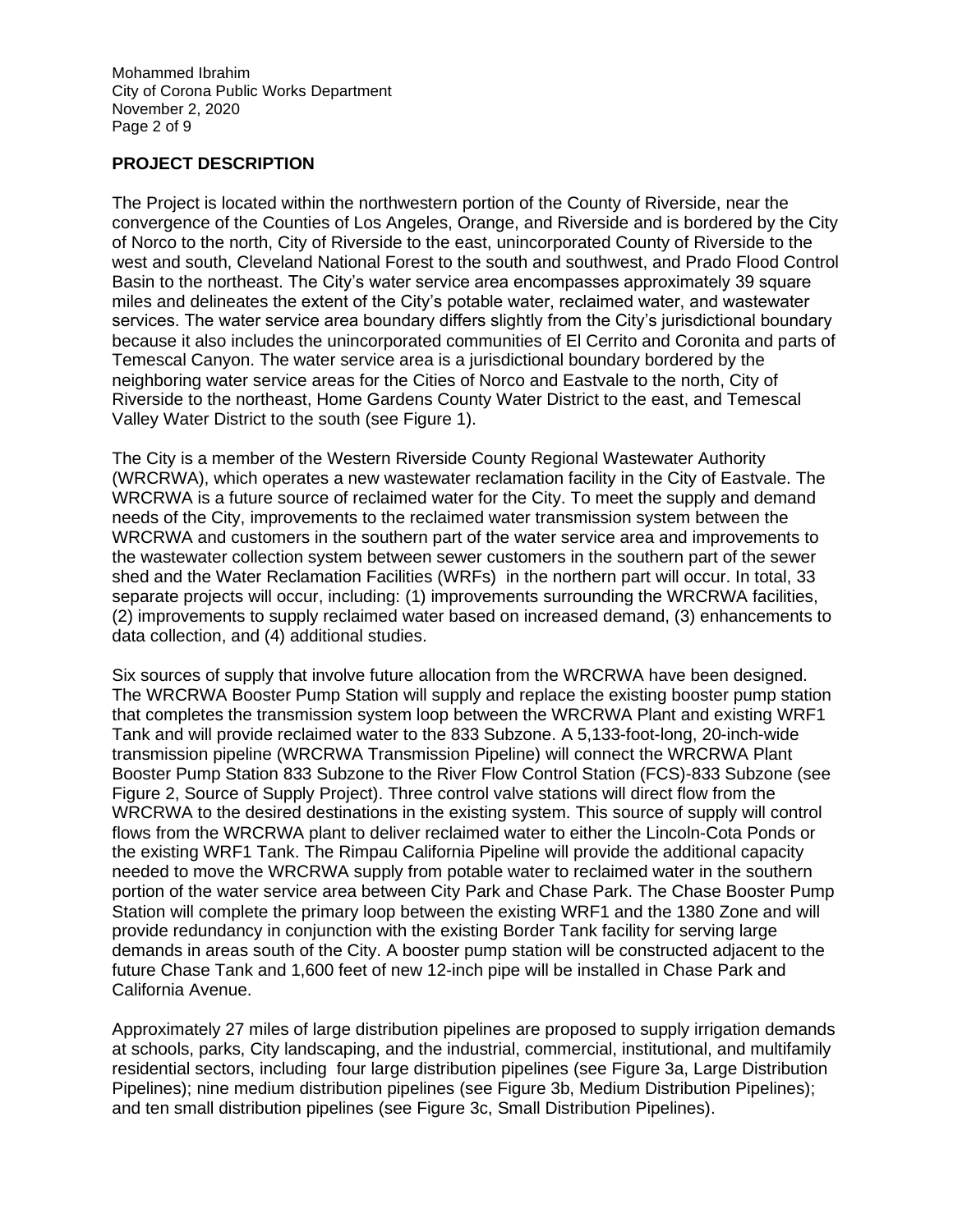Mohammed Ibrahim City of Corona Public Works Department November 2, 2020 Page 3 of 9

# **PROJECT BACKGROUND**

The City originally adopted a Reclaimed Water Master Plan (RWMP) in 2001. The City filed for a Wastewater Change Petition (WW0056) with the State Water Resources Control Board (State Water Board), Division of Water Rights on December 17, 2009, pursuant to section 1211 of the Water Code. The petition sought to decrease the amount of treated wastewater into Butterfield Drain, tributary to Temescal Creek, by reallocating discharge from WRF3, which is situated adjacent to Temescal Creek just upstream from Cajalco Road, to WRF1, located directly south of Prado Basin on Railroad Street. CDFW filed protests to the petition between 2010 and 2012, with the State Water Board determining there was "no substantial evidence to support that the proposed changes would have an adverse effect on fish and wildlife resources". The protest was canceled in 2012. (Wat. Code§ 1335.).

In 2016, the City of Corona Department of Power and Water prepared a separate Initial Study/Mitigated Negative Declaration for the WRCRWA Transmission Pipeline (WRCRWA Proposition 1 – Reclaimed Water Distribution System SCH # 2016071005), which would provide the primary water transmission from the WRCRWA plant. An updated RWMP (2018) along with the accompanying Draft PEIR was prepared to provide guidance to utilize treated effluent from existing and future WRFs supplemented by non-potable groundwater from the Bedford Basin to reduce dependence on imported water and potable groundwater.

### **COMMENTS AND RECOMMENDATIONS**

After reviewing the documents above, CDFW is providing the following comments and recommendations to assist the City in mitigating significant impacts to biological resources.

#### Mitigation Measures for Project Impacts to Biological Resources

Mitigation measures should emphasize avoidance and reduction of Project impacts. Within the Draft PEIR (3.4 Biological Resources 3.4.4 Environmental Analysis 3.4.4.2 *Threshold 2: Sensitive Animal Species*) BIO-9 (Preconstruction Nesting Bird Surveys) states the following:

*To the extent feasible, grubbing, trimming, or clearing of vegetation from project sites shall not occur during the general bird nesting season (January 15 through September 15). If grubbing, trimming, or clearing of vegetation cannot feasibly occur outside of the general bird nesting season, a qualified biologist shall perform a preconstruction nesting bird survey at project sites with vegetation supporting nesting birds. Nesting bird surveys shall occur within 10 days before the start of vegetation clearing or grubbing to determine if active bird nests are present. If no active bird nests are identified on the project sites or within a 300-foot buffer of the project sites, no further mitigation is necessary. If active nests of bird species covered by the Migratory Bird Treaty Act are detected on the project site during the 10-day preconstruction survey, construction activities should stay outside of a 300-foot buffer around the active nest. For raptor species, this buffer is expanded to 500 feet. It is recommended that a biological monitor be present to delineate the boundaries of the buffer area and to monitor the active nest to ensure that nesting*  behavior is not adversely affected by the construction activity. Once the young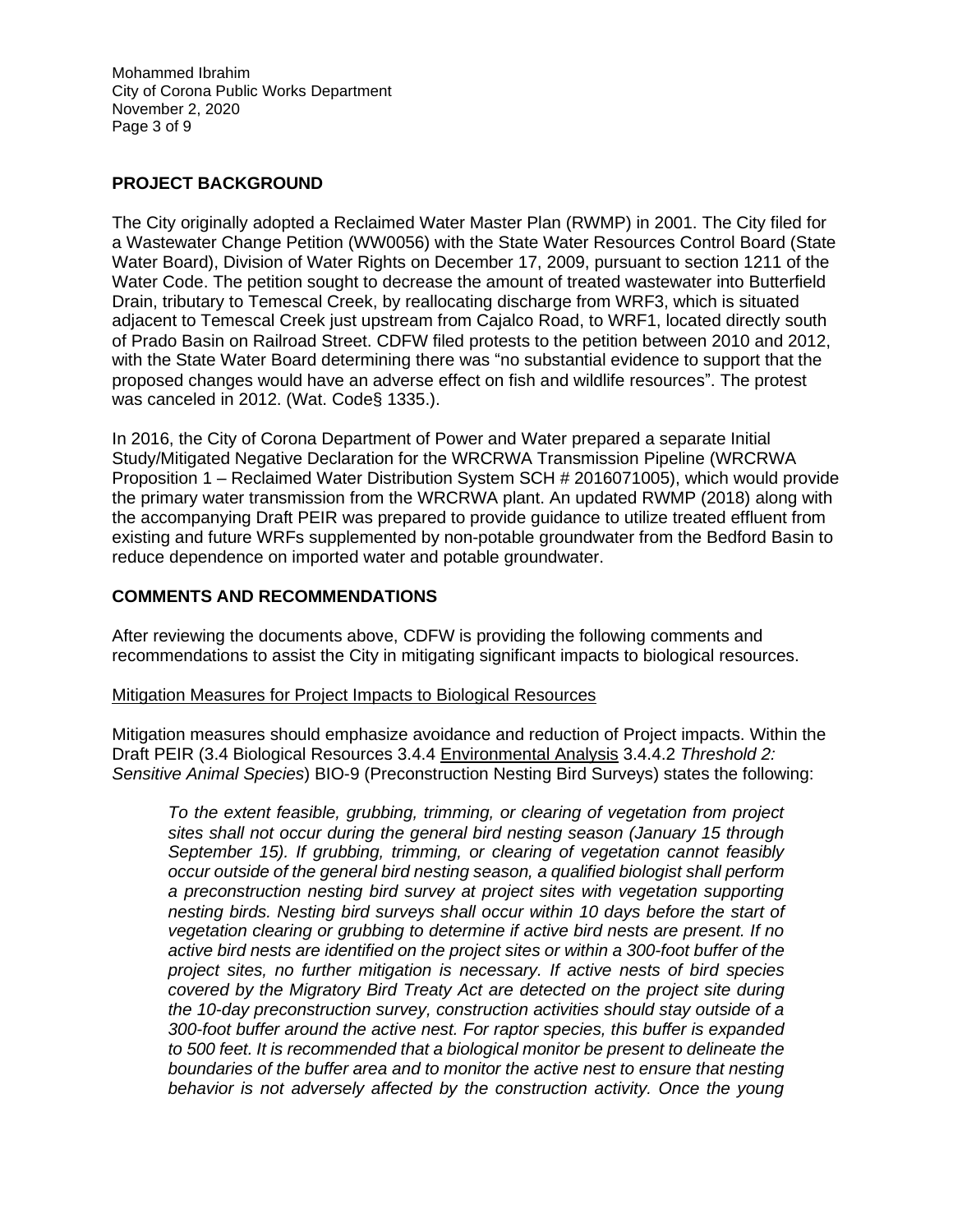Mohammed Ibrahim City of Corona Public Works Department November 2, 2020 Page 4 of 9

### *have fledged, and a qualified biologist has determined the nest is inactive, normal construction activities can occur*.

CDFW concurs that a qualified biologist should be onsite to monitor active nests. Furthermore, relevant statutes in the California Fish and Game Code (CFGC) Sections 3503, 3503.5, 3513, and 3800 provides protections for birds, including their active nests regardless of respective timelines. Within southern California, avian species (e.g. raptors, hummingbirds, owls, etc.) may nest year-round or outside the typical 'breeding season'. Furthermore, because nest building and egg laying can occur within a short time interval, CDFW strongly recommends that Mitigation Measure BIO 9 state that nesting bird surveys occur no more than 3 days prior to any project activities that could directly or indirectly result in the disturbance of active nests (e.g., ground, shrub, tree, and man-made structure dwellers). CDFW recommends BIO-9 be replaced with the following measure to address the potential for nesting activities outside of the typically identified nesting season and the short period in which nesting may be initiated:

*BIO-9: The City shall avoid impacts to nesting birds through the implementation of preconstruction surveys, ongoing monitoring, and if necessary, establishment of minimization measures. The City shall ensure that the qualified biologist performing the surveys is experienced in: identifying local and migratory bird species of special concern; conducting bird surveys using appropriate survey methodology; nesting surveying techniques, recognizing breeding and nesting behaviors, locating nests and breeding territories, and identifying nesting stages and nest success; determining/establishing appropriate avoidance and minimization measures; and monitoring the efficacy of implemented avoidance and minimization measures.*

*The City shall ensure that the qualified biologist conducts the surveys at the appropriate time of day/night, during appropriate weather conditions, no more than 3 days prior to the initiation of project activities. Surveys shall: encompass all suitable areas including trees, shrubs, bare ground, burrows, cavities, and structures; take into consideration the size of the project site; density, and complexity of the habitat, number of survey participants, survey techniques employed; and shall be sufficient to ensure the data collected is complete and accurate. Depending on the nest survey results, the qualified biologist shall perform the following:* 

- If a nest is observed, but thought to be inactive, the nest will be monitored by *the qualified biologist using his/her best professional judgement to monitor if, or when the nest can be approached to confirm its' status.*
- *When an active nest is confirmed, the qualified biologist shall use his/her best professional judgement and experience to establish a conservative avoidance buffer surrounding the nest and monitor project activities (e.g., increase in number or type of equipment, change in equipment usage, etc.) to determine the efficacy of the buffer*.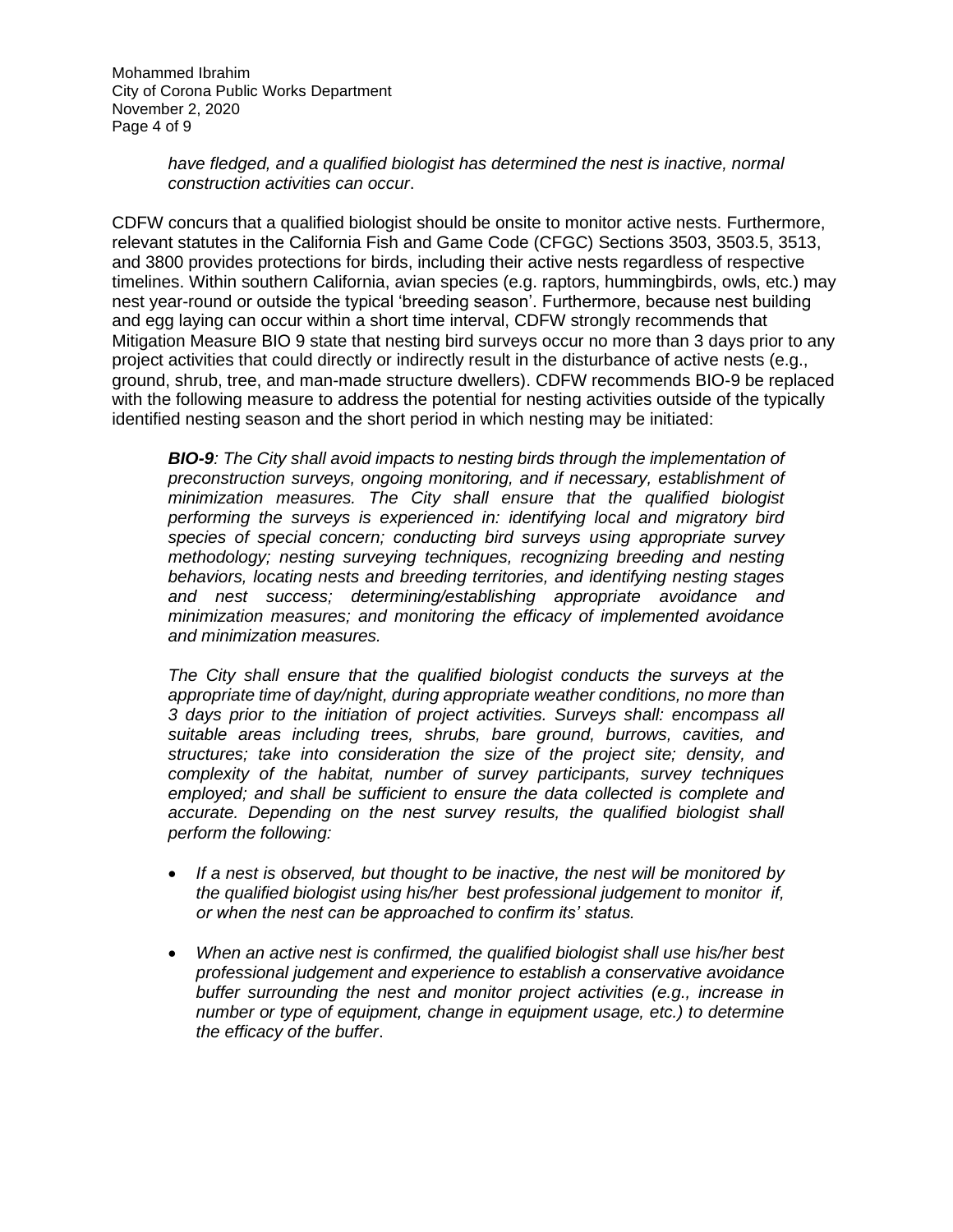Mohammed Ibrahim City of Corona Public Works Department November 2, 2020 Page 5 of 9

#### Analysis of Biological Resources

Within CEQA, a project should determine if any riparian habitat or other sensitive natural communities identified in local or regional plans, policies, regulations or by CDFW will be substantially adversely affected. In the Draft PEIR (3.4 Biological Resources 3.4.5 *Cumulative Impacts and Mitigation*), it states that "*All projects, including the 2018 RWMP, approved within the City's jurisdiction are required to be consistent with the City of Corona 2020–2040 General Plan natural resources goals and policies (City of Corona 2020b) and the Western Riverside County MSHCP and to provide mitigation for impacts to riparian habitat and sensitive vegetation communities as appropriate. The 2018 RWMP, as with other cumulative projects, would be required to meet or exceed the Western Riverside County MSHCP regional conservation requirements. As analyzed in Section 3.4.4.3, potentially significant project level impacts to nonnative grassland habitat would be reduced to a less than significant level with implementation of Mitigation Measures BIO-2, BIO-3, and BIO-11*."

CDFW is concerned with the lack of consistency in vegetation classifications and mapping between the Draft PEIR and the Western Riverside County Multiple Species Habitat Conservation Plan and Natural Community Conservation Plan (MSHCP/NCCP), and the City's ability to identify and mitigate losses of habitat consistent with the MSHCP given the inconsistency in defining and mapping vegetation. According to the Draft PEIR (3.4 Biological Resources 3.4.1 *Environmental Setting* 3.4.1.2 Existing Biological Resources), "*the water service area consists of nine sensitive vegetation communities and two land use types*" (County of Riverside 2003; City of Corona 2018; Holland 1986). Specifically, the Draft PEIR identified areas as chaparral, coastal sage scrub (Diegan and Riversidian), and oak woodland. However, using Western Riverside County MSHCP/NCCP vegetation mapping (2008-second edition and online updates of the *Manual of California Vegetation* [Sawyer, Keeler-Wolf and Evens 2009], the Project would be mapped as having at least seven alliances/associations (e.g., Laurel Sumac Alliance, Coast Live Oak – Sycamore, Hoaryleaf Ceanothus - Laurel Sumac Association). Similarly, Prado Basin, which was mapped within the Draft PEIR as freshwater marsh (coastal and valley), grassland (non-native), open water, southern riparian forest, and southern riparian scrub, is mapped by the MSHCP/NCCP as more than twelve associations/alliances consisting of, but not limited to, Black Willow - Shining Willow - Fremont Cottonwood Association, Black Willow - Shining Willow - Fremont Cottonwood Association, and Black Willow/Mulefat Association. CDFW strongly encourages the City to include the MSHCP/NCCP GIS map in the Draft PEIR, and compare and contrast the vegetation communities/alliances to ensure all sensitive communities are identified, along with feasible mitigation that will compensate for loss to state sensitive associations/alliances.

CDFW also is concerned with how vegetation impacts were determined. CDFW compared the MSHCP/NCCP GIS vegetation community layer and the maps provided within the Draft PEIR (see Figures 4 and 5a), and identified discrepancies between "urban" and California Annual Grassland Alliance (Figure 5b), as well as, "nonnative grassland" and willow scrub association classifications (Figure 5c). In particular, where the Draft PEIR indicates that nonnative grasslands are present, some of these areas are distinguished as willow scrub in the MSHCP/NCCP, while some urban polygons (Draft PEIR) are delineated as California Annual Grassland (MSHCP/NCCP). To maintain consistency with the MSHCP/NCCP, CDFW recommends the City coordinate with the Western Riverside County Regional Conservation Authority (RCA) on the identification of vegetation impacts and, if necessary, reevaluate the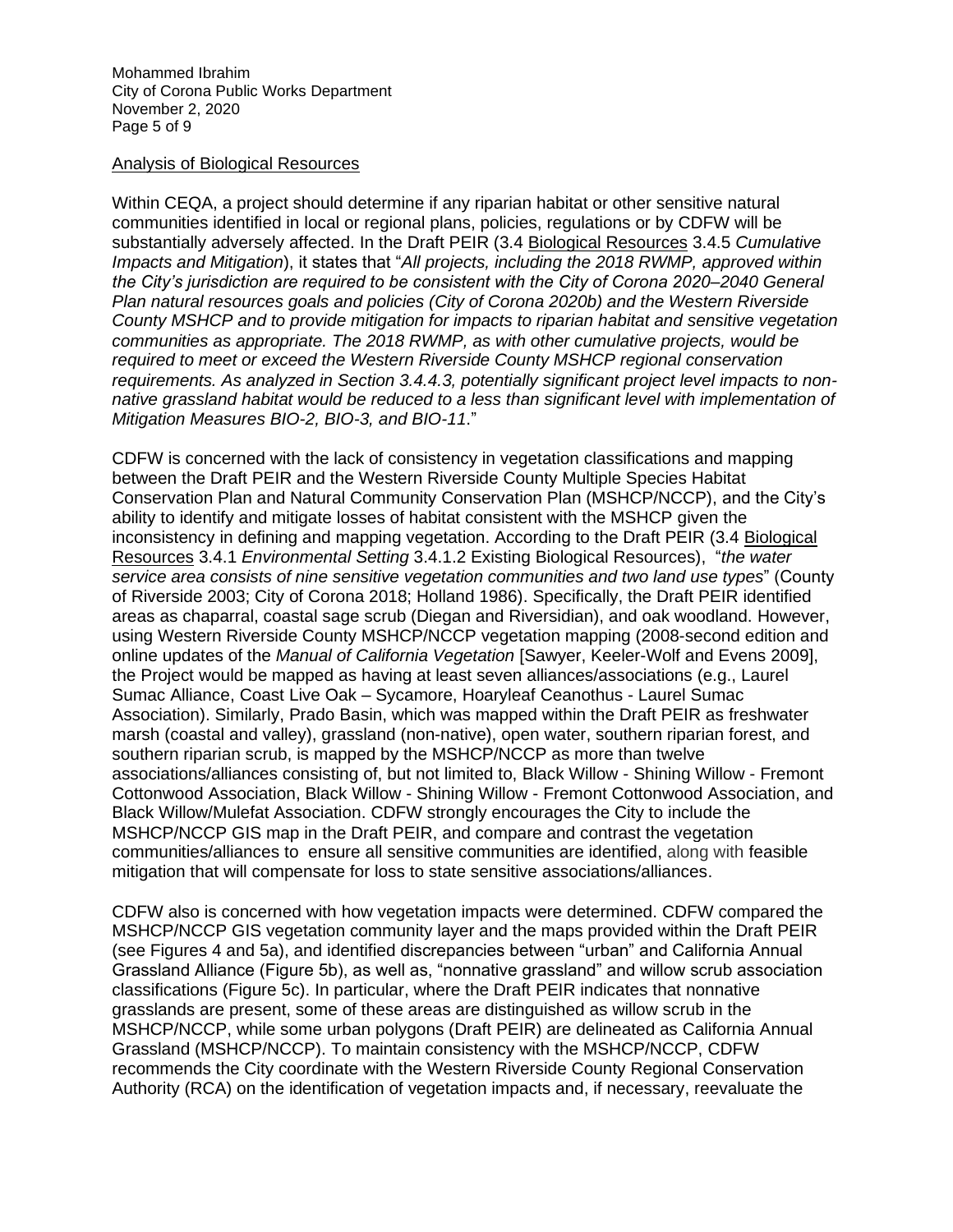Mohammed Ibrahim City of Corona Public Works Department November 2, 2020 Page 6 of 9

vegetation communities within the Project and include an updated map and analysis of the Project impacts.

Finally, CDFW is concerned with the mitigation ratios offered in BIO-2 and BIO-3. The Draft PEIR (3.4 Biological Resources 3.4.4 Environmental Analysis 3.4.4.1 *Threshold 1: Sensitive Plant Species*), Measure BIO-2 asserts*:* 

"*Permanent impacts to sensitive non-native grassland shall be mitigated through the preservation of habitat, habitat creation, or enhancement, or combination thereof, in the City of Corona or off site through habitat acquisition and preservation or purchase of credits from an approved conservation bank. Mitigation for impacts to non-native grassland shall be in-kind using native grasses. Permanent impacts to sensitive nonnative grassland shall be mitigated at a ratio of 0.5:1* (**emphasis added**)."

#### Similarly, BIO-3 states the following:

*Temporary impacts to non-native grassland shall be restored in place or elsewhere on the project site at a 1:1 replacement ratio using native grass species. A Revegetation Plan shall be prepared. The Revegetation Plan shall include site preparation specifications, a plant palette, installation procedures, development of reasonable success criteria, appropriate monitoring and reporting protocols, implementation timelines, and contingency measures in the event of restoration*  failure. The City of Corona shall provide guidance for and oversight of the *Revegetation Plan and implementation.*

*In the event that non-native grassland vegetation cannot be restored in place or elsewhere on the project site after construction, these impacts would be considered permanent, and Mitigation Measure BIO-2 would be implemented. The 0.5:1 permanent impacts and 1:1 temporary impacts mitigation ratios for the project would follow the accepted ratios established by the Western Riverside County Multiple Species Habitat Conservation Plan to reduce potentially significant impacts to sensitive vegetation communities to less than significant* **(emphasis added)***"*.

Finally, BIO-11 states the following:

**"***For projects proposed in the 2018 Reclaimed Water Master Plan on undeveloped land, including the Western Riverside County Regional Wastewater Authority Flow Control Improvements, Promenade Pipeline, and Research Pipeline, a site-specific biological resources survey shall be conducted during the project design phase. The biological resources survey shall be conducted by a qualified biologist and shall include but not be limited to the following:*

*An analysis of available literature and biological databases, such as the California Natural Diversity Database, to determine sensitive biological resources that have been reported historically from the proposed project vicinity.*

• *A review of current land use and land ownership within the project vicinity.*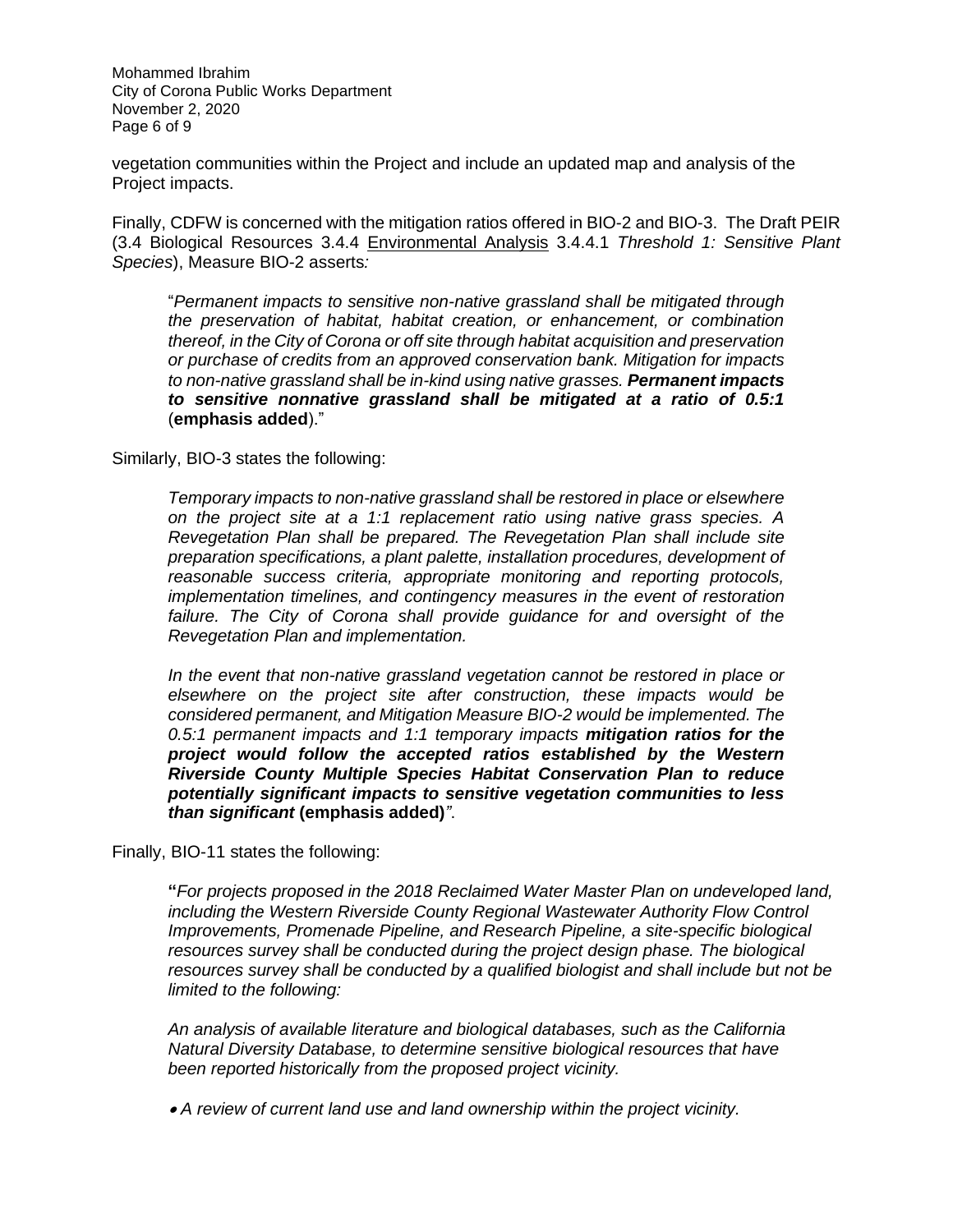Mohammed Ibrahim City of Corona Public Works Department November 2, 2020 Page 7 of 9

> • *An assessment and mapping of vegetation communities present within the proposed project vicinity. If vegetation community mapping has not been conducted on the site in the previous 3 years, updated vegetation mapping shall be conducted by a qualified biologist as part of the project planning and environmental review process. Vegetation communities shall be mapped according to the Manual of California Vegetation at the alliance level, and a crosswalk table with Holland vegetation communities shall be provided.*

• *A general assessment of the potential for aquatic resources, including wetlands and riparian habitats, to occur on site.*

• *An evaluation of potential local and regional wildlife movement corridors.*

• *If the project sites support vegetation communities that may provide habitat for plant or animal species, a focused habitat assessment conducted by a qualified biologist to determine the potential for sensitive plant or animal species to occur on or adjacent to the project sites.*

*The results of the biological survey shall be presented in a biological survey letter report"*.

The Project occurs within the MSHCP/NCCP area and is subject to the provisions and policies of the MSHCP/NCCP. In order to be considered a covered activity, Permittees need to demonstrate that proposed actions are consistent with the MSHCP/NCCP and its associated Implementing Agreement. This may include, but not limited to: a Joint Project Review (JPR) process through the Regional Conservation Authority (RCA), Protection of Species Associated with Riparian/Riverine Areas and Vernal Pools (MSHCP section 6.1.2), Protection of Narrow Endemic Plant Species (MSHCP section 6.1.3), Additional Survey Needs and Procedures for burrowing owl and Criteria Area Species (MSHCP section 6.3.2), and the Guidelines Pertaining to the Urban/Wildlands Interface (MSHCP section 6.1.4).

In addition, mitigation to offset impacts to sensitive vegetation communities should be determined in coordination with the RCA and wildlife agencies during the various processes described above, as the MSHCP/NCCP does not offer standard ratios, but rather determines the mitigation necessary on an individual project basis dependent upon several factors, including, but not limited to, whether the individual project is within a Criteria Cell or whether the certain habitat being impacted is out of "rough step" (i.e., impacts are occurring at a faster pace than preservation). As such, CDFW believes the representation that, "*the project would follow the accepted ratios established by the Western Riverside County Multiple Species Habitat Conservation Plan"* by adopting a 0.5:1 or 1:1 mitigation ratio is incorrect and should be replaced with language referencing the MSHCP/NCCP project review process described above when determining appropriate mitigation.

#### Analysis of Direct, Indirect, and Cumulative Effects to Biological Resources

CDFW is concerned that the Draft PEIR only addresses direct impacts resulting from the construction of infrastructure related to water transmission and system performance. While these direct effects should be included within the Draft PEIR, CDFW also believes that other impacts, such as water removal, redirection, or reallocating groundwater should be analyzed for impacts to biological resources. If these impacts have been addressed in separate CEQA documents, CDFW recommends these related CEQA analysis and findings be incorporated by reference into the Draft PEIR. Of particular interset and relevance would be any findings from required monitoring plans resulting from the change in use of wastewater. For instance, when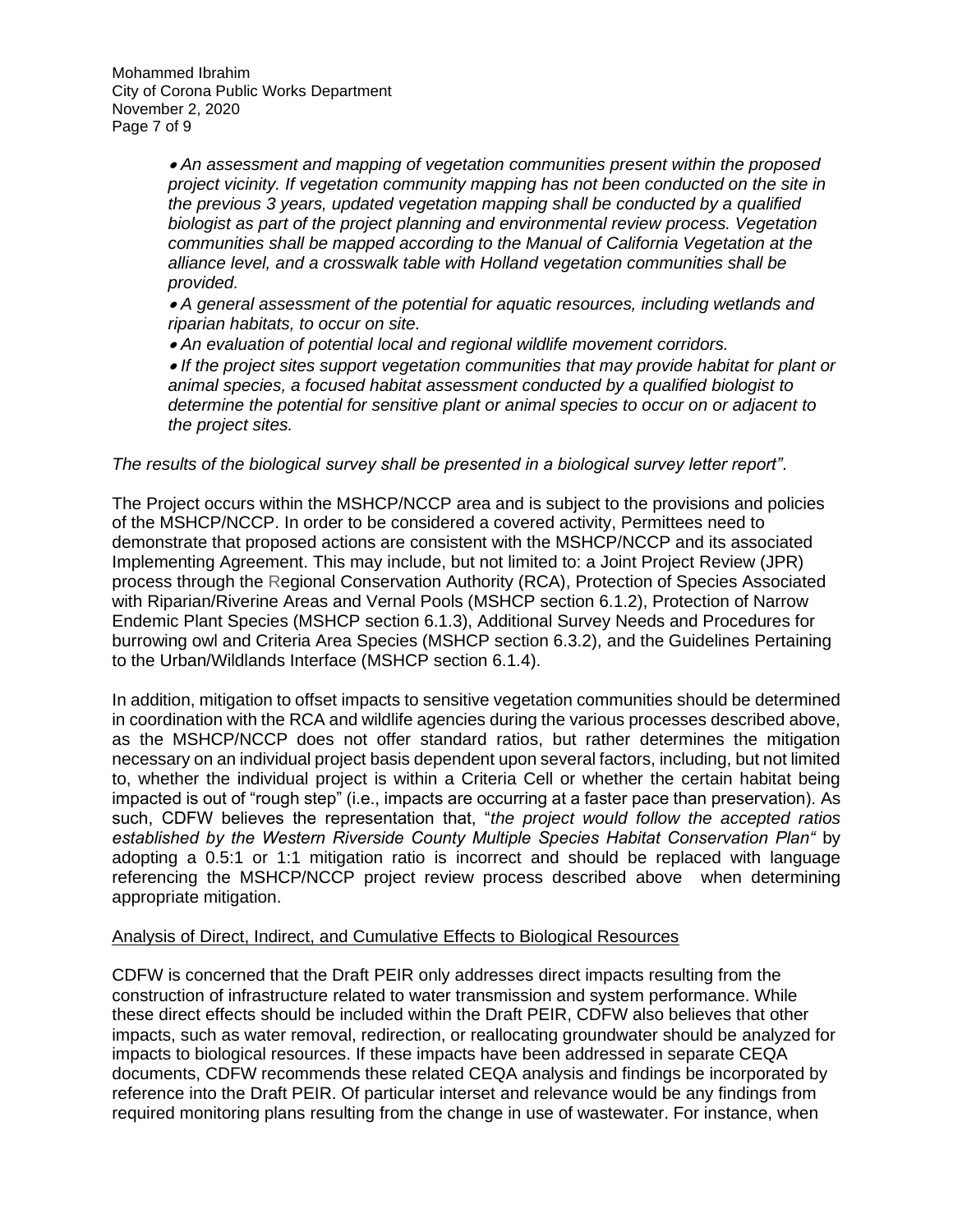Mohammed Ibrahim City of Corona Public Works Department November 2, 2020 Page 8 of 9

the protest to the wastewater change petition WW0056 was dismissed, the State Water Board concluded as part of this reasoning that "*The Petitioner has developed and prior to reducing the quantity of treated wastewater discharged to the stream system must implement the 2011 Monitoring Plan, which is located in the WW0056 file. The Monitoring Plan requires the Petitioner to conduct baseline monitoring at the selected monitoring sites. All monitoring shall be conducted by a biologist acceptable to the Deputy Director for Water Rights. The Deputy Director for Water Rights may modify the plan upon a determination that it is ineffective or unsuccessful, or provide relief from this term upon a determination that the Monitoring Plan is no longer required. Petitioner shall provide an annual letter report documenting compliance with the Monitoring Plan, on or around the beginning of each calendar year, throughout the monitoring period established in the plan*".

The full scope of the Project, including indirect and cumulative impacts, should be described in the Draft PEIR to ensure the public is not deprived of a meaningful opportunity to review and comment on the environmental effects of the Project. As it is unclear whether impacts resulting from the redirection and use of previously discharged wastewater have been analyzed, CDFW recommends the City either include a mitigation measure to address potential future hydrological and ecological effects of the Project through relevant, scientific based data collection (e.g., piezometers, monitoring wells, etc.), monitoring (i.e., vegetation composition/density, water levels, etc.), modeling (i.e., hydrologic, numerical, etc.), and adaptive management approaches, or revise the Draft PEIR prior to certification to identify the associated CEQA analysis and findings related to these potential impacts. If no prior analysis of the change in wastewater usage was completed, CDFW recommends the following measure be added to the Draft PEIR:

*The City shall prepare and implement a monitoring and adaptive management plan focused on avoiding and minimizing impacts of water withdrawal on sensitive habitats and species. The plan shall include, but not be limited to, data collection (e.g., piezometers, monitoring wells, etc.), monitoring (i.e., vegetation composition/density, water levels, modeling (i.e., hydrologic, numerical, etc.), and adaptive management approaches. The plan shall be submitted to CDFW, and other interested resource agencies, for review and approval*.

### **LAKE AND STREAMBED ALTERATION PROGRAM**

Fish and Game Code section 1602 requires an entity to notify the CDFW prior to commencing any activity that may do one or more of the following: Substantially divert or obstruct the natural flow of any river, stream or lake; Substantially change or use any material from the bed, channel or bank of any river, stream, or lake; or Deposit debris, waste or other materials that could pass into any river, stream or lake. Please note that "any river, stream or lake" includes those that are episodic (i.e., those that are dry for periods of time) as well as those that are perennial (i.e., those that flow year-round). This includes ephemeral streams, desert washes, and watercourses with a subsurface flow. It may also apply to work undertaken within the flood plain of a body of water.

Upon receipt of a complete notification, the CDFW determines if the proposed project activities may substantially adversely affect existing fish and wildlife resources and whether a Lake and Streambed Alteration (LSA) Agreement is required. An LSA Agreement includes measures